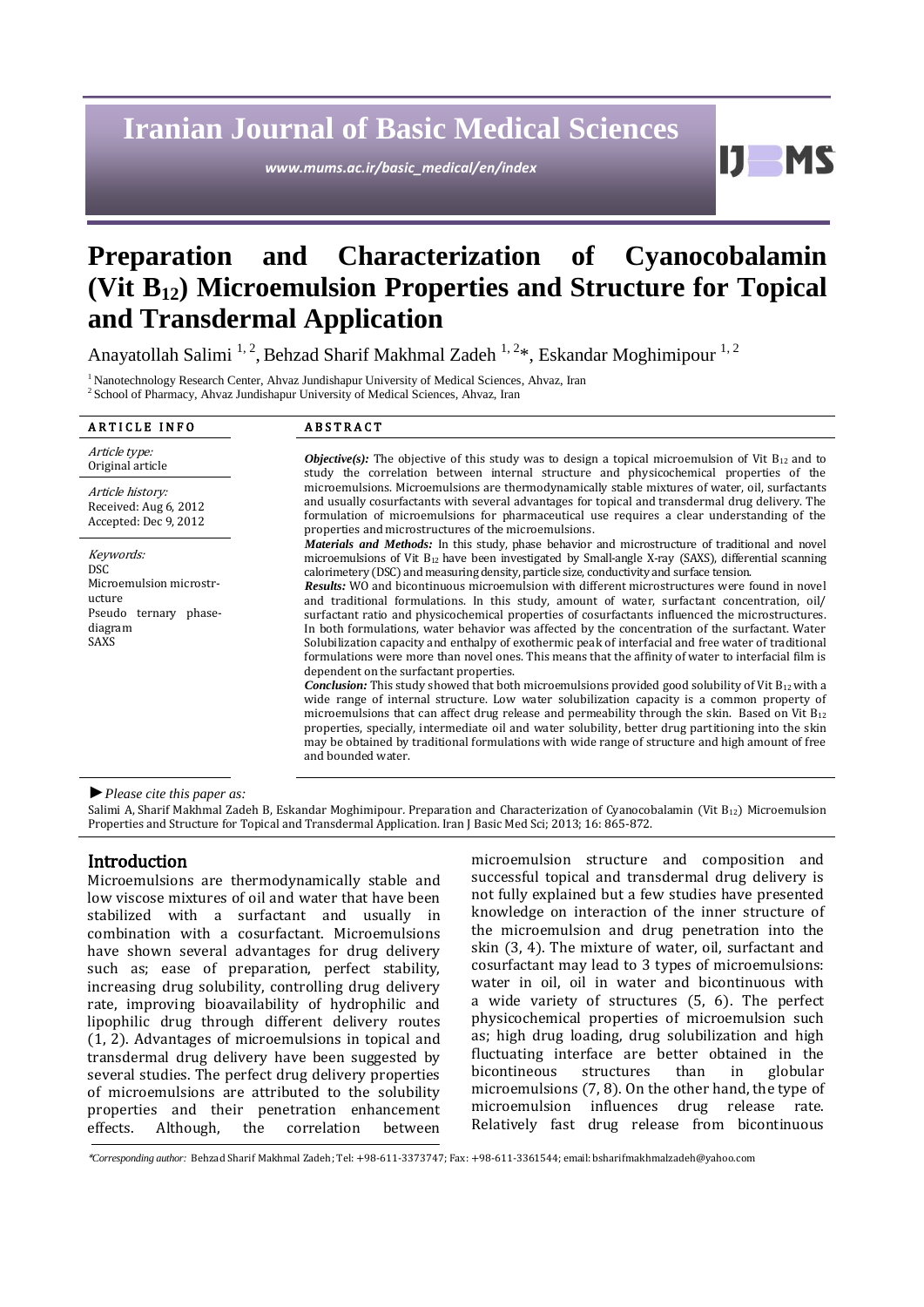structures occurs for both water and oil soluble drugs. For W/O and O/W microemulsions, both hydrophilic and lipophilic drugs demonstrate fast drug release. Phase behavior, microstructure and stability of microemulsions may be affected by the drug that is loaded into the microemulsion (9). Therefore, in order to determine drug delivery potential of the microemulsion, it is important to characterize the microstructure and define properties of the microemulsion. Different techniques such as differential scanning calorimetry (DSC), X-ray diffraction, particle size analyzer, conductivity, surface tension and viscosity are used for microemulsion characterization (9, 10).

In this study, microemulsions were prepared with stearylamine and tween80/span20 as ionic and nonionic surfactants, respectively, and labrafil and propylene glycol as cosurfactant and oleic acid as oil phase. Cyanocobalamin (Vit B12) with molecular weight of 1354 g/mol was used as drug model and the effect of drug, surfactant and other independent variables on microemulsion phase behavior, properties and microstructures were evaluated. Vit B12 is an effective nitric oxide scavenger and so can suppress cytokine production and demonstrate anti inflammatory effects for atopic dermatitis (11). But in the case of low bioavailability of Vit  $B_{12}$ , systematic administration in skin disorders such as psoriasis dose not demonstrate therapeutic effects (12). On the other hand, effective transdermal delivery can introduce a perfect alternative delivery route to Vit B<sub>12</sub> injection. So, clearly for designing a topical microemulsion of Vit B<sub>12</sub> with perfect efficacy, sufficient information about physicochemical properties and internal structure of microemulsions is needed, which was studied in this research by different experiments such as phase diagram, internal structure evaluation by DSC and SAXS, particle size determination and viscosity.

#### Materials and Methods

Vit  $B_{12}$  and labrafil were donated by Iran Hormone pharmaceutical Company (Tehran, Iran) and Gattefosse Company (France), respectively. Tween 80, span 20 and oleic acid were purchased from Merck (Germany) and sigma Aldrich respectively. Stearylamine was purchased from Fluka (Germany). All other materials were of the highest grade commercially available.

Study design for preparation of microemulsions Several parameters influence the final properties of microemulsions. Full factorial design was used concerning 3 variables at 2 levels for two main formulations including novel and traditional formulations (Table 1). Major variables that determine microemulsion's properties include surfactant/cosurfactant ratio (S/C) and percentages of oil (% oil) and water (%w). According to the table, S/C ratio, % oil, % water, surfactant and cosurfactant in novel and traditional formulations were different, whereas the oily phase in both formulations was the same. Oil, surfactant and cosurfactant were selected based on their drug solubility capacity, HLB values and ability of microemulsion formation. Alcohol was incorporated into novel microemulsion systems to dissolve the drug and increase the curvature of the oil layer. In the present study, the influence of independent variables on particle size, zeta potential, conductivity, thermal behavior, X-ray diffraction pattern and microstructure of microemulsions considered as responses were investigated. The interactions intensity of variables on each response were estimated through simultaneous multiple regression.

| Table 1. Presentation of independent variables and components of |  |
|------------------------------------------------------------------|--|
| novel and traditional formulations                               |  |

| Parameters                                                                  |         |                | Traditional    | Novel            |  |
|-----------------------------------------------------------------------------|---------|----------------|----------------|------------------|--|
|                                                                             |         |                | formulation    | formulation      |  |
|                                                                             |         | $\overline{+}$ | 3/1            | 1/8              |  |
|                                                                             | S/C     |                | 1/1            | 1/4              |  |
|                                                                             | $%$ 0il | $^+$           | 50             | 70               |  |
| Variables                                                                   |         |                | 5              | 30               |  |
|                                                                             | $\% w$  | $\pm$          | 10             | 20               |  |
|                                                                             |         |                | 5              | 5                |  |
|                                                                             |         |                | Tween80+span20 | Stearylamine     |  |
| surfactant                                                                  |         |                | (1:1)          |                  |  |
| Cosurfactant                                                                |         |                | PG.            | Labrafil/alcohol |  |
| Oily phase                                                                  |         | Oleic acid     | Oleic acid     |                  |  |
| (High level = $+$ , low level = -), $S/C$ = surfactant/ cosurfactant ratio, |         |                |                |                  |  |

w=water, PG=propylene glycol

#### Screening of oils for microemulsions

Drug solubility in oil phase is a critical parameter for finding the suitable oil that can be used as oil phase. The solubility of Vit  $B_{12}$  in mineral oil (MO), isopropyl myristate (IPM), oleic acid (OA) and Labrafil M 1944 (LAB) were measured. Then, the solubility of Vit  $B_{12}$  in the mixtures of oils and Transcutol p (10:1) as solubilizer was evaluated. For this purpose, an excess amount of drug was added to oily and mixtures of oil and Transcutol, stirred for 48 h at room temperature and centrifuged for 20 min at 10000 rpm to remove undissolved Vit  $B_{12}$ . In the next step, the concentration of Vit  $B_{12}$  was measured with UV method at 362 nm.

#### Microemulsion preparation and phase diagram

To investigate the microemulsion formation region, microemulsions were prepared using titration method. For this purpose, phase diagrams were constructed at room temperature by admixing defined quantities of components without drug (as control) or in the presence of 0.07% of Vit  $B_{12}$ . Using this method preparation was performed over 3 phases. In the first phase, stock solution of surfactant and cosurfactant was prepared and different amounts of oily phase were added and then titrated with water and stirred. In the second phase, different ratios of mixtures of surfactant, cosurfactant and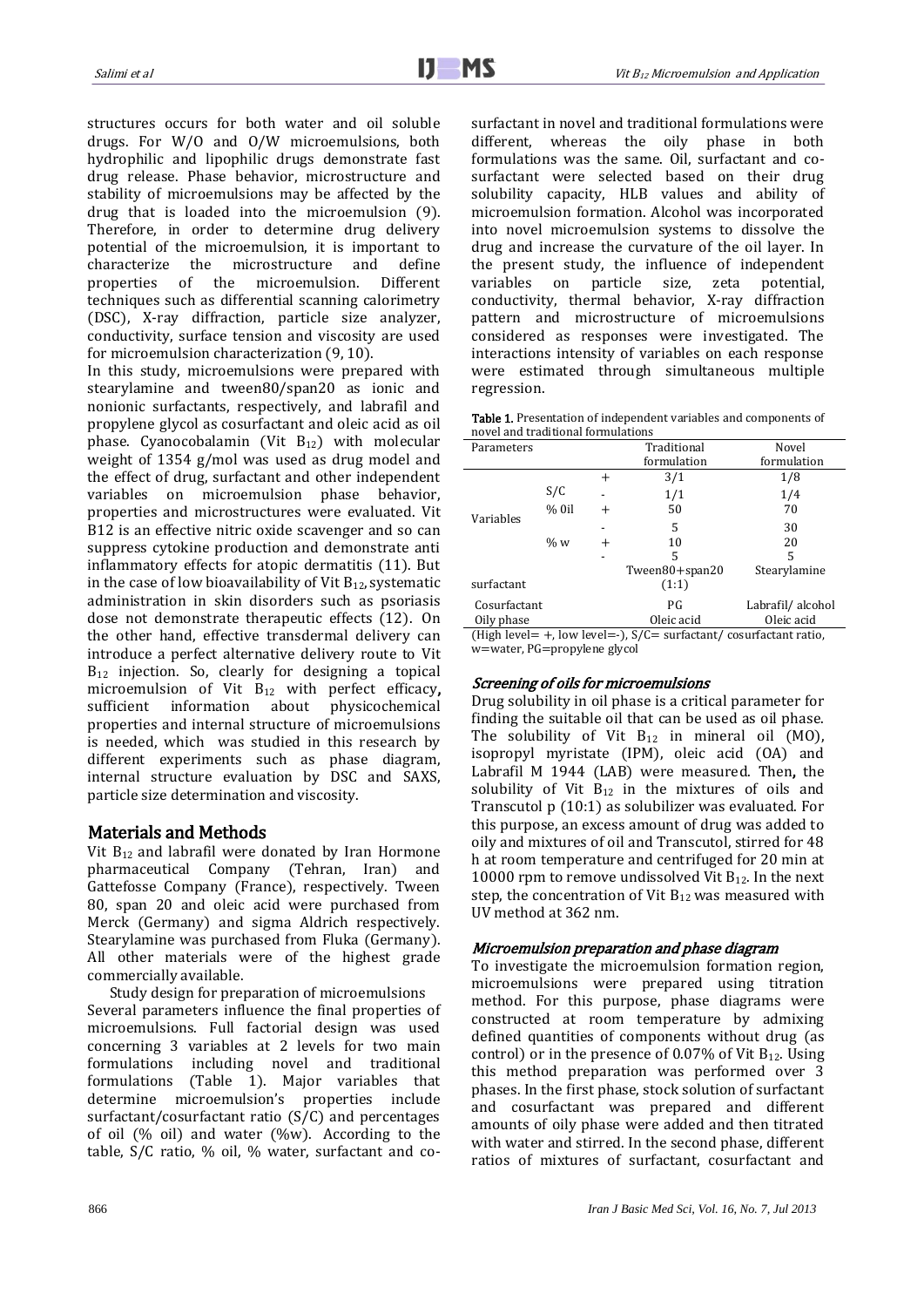water were well stirred and then the oily phase was titrated. In the third phase, different ratios of oily phase and water were prepared and titrated with different amounts of surfactant and cosurfactant mixture. Finally, compositions of titrated samples were calculated and plotted in triangular coordinates to construct the pseudoternary phase diagram (13, 14).

#### Particle size and zeta potential determination

Droplet size and polydispersity index (PDI) of both novel and traditional formulations were measured by application of dynamic light scattering (Malvern, master sizer SM 2000k, United Kingdom) at room temperature using neon laser at 632 nm. The measurements were triplicated for checking reproducibility.

#### Conductivity measurements

Electric conductivities of both formulations were measured by mettler Toledo 226 (Switzerland) conductivity meter with constant of 0.726 cm-1. Measurements were made in triplicate at 20ºC.

#### Differential scanning calorimetry (DSC)

DSC measurements were carried out by a Mettler Toledo DSC star system equipped with refrigerated cooling system (Hubert Tc45). Approximately, 10-15 mg of each microemulsion sample was weighted into hermetic aluminum pans and quickly sealed to prevent water evaporation. Simultaneously, an empty hermetically sealed pan was used as a reference. Microemulsion samples were exposed to heat ranging from  $25^{\circ}$ C to  $200^{\circ}$ C (scan rate:10  $\rm{^0C/min}$ . In the same procedure, samples were kept in temperature ranging from  $30^{\circ}$ C to -  $50^{\circ}$ C (scan rate: 1000C/min). All experiments were done at least in triplicate. In order to ensure accuracy and repeatability of data, DSC analyzer was calibrated and checked under the experiment conditions by indium standard. Enthalpy (∆H) quantities were calculated from endothermic and exothermic transitions of thermograms by Eq1 (5): ∆H= transition peak area/sample

weight………………….(1)

#### X-ray scattering

 X-ray diffraction (XRD) characterization of microemulsions were carried out using a Philips PC-APD diffractometer (XPert MPD) with Goniometer type PW3050 /e-2e Ni-filtered Co Kα radiation  $(\lambda=1.78897 \text{ oA})$  at operating power generator 40KeVand 30MA was used. θ-2θ scans were made for all microemulsion samples. The ranges of XRD measurements were usually from 1.11 to 9.9902θ with scanning rate of 0.02<sup>0</sup>/sec. The samples were transferred to a spinner stage in a thermally controlled sample holder centered in the X- radiation beam. The scattering intensities data were collected at MINIPROP detector. All X-ray scatterings were done at 250C (10). X-ray diffraction was conducted at X-ray laboratory at Tarbiat Modares University, Tehran, Iran.

#### Morphology characterization

Transmission electron microscopy (TEM) was applied to determine the microstructure of microemulsions. The TEM images were provided by Tecnai G2 20 (Germany) and samples were placed on a carbon coated copper grid.

#### Stability of microemulsions

Five milliliter of drug-loaded microemulsion samples was stored at three temperatures  $(4, 25 \text{ and } 40^{\circ} \text{C})$ for 2 months. During this period, samples were checked for any turbidity and coalescence. In addition, samples were centrifuged at 10000 rpm for 2 months for determination of physical instability such as phase separation and aggregation (15).

#### Statistical analysis

Data is demonstrated as mean  $\pm$  S.D. The statistical analysis was based on un-paired t-test or variance analysis, followed by full-factorial design using Minitab 11 software. In order to find out the relation between dependent and independent variables, multi regression test was applied simultaneously.

#### Results

#### Validity of drug measurement method

Drug assay was performed by spectrophotometer at 362 nm. The relationship between the light absorption and concentration was significant ( $R^2$  = 0.993,  $P<$  0.002). A repeated survey accountability in measurement method within and between days demonstrated perfect repeatability. The difference between real numbers and the estimated correlation that represents accuracy was about 6% which indicates the closeness of the estimated values and actual results.

#### Solubility of Vit  $B_{12}$  in various oils

Solubility of Vit  $B_{12}$  in various oily phase and mixtures of oil and Transcutol as solubilizer at room temperature are shown in Table 2. The solubility of Vit  $B_{12}$  in oleic acid was significantly ( $P<0.05$ ) greater than other oils, so it was chosen as oil phase. Transcutol increased drug solubility in different oily phases significantly ( $P<0.05$ ). Therefore, oleic acid and Transcutol (10:1) were selected as oily phase for both formulations.

|                      |  |  |  | <b>Table 2.</b> Vit B <sub>12</sub> in different oil phase with and without transcutol |  |
|----------------------|--|--|--|----------------------------------------------------------------------------------------|--|
| $(mean \pm SD, n=3)$ |  |  |  |                                                                                        |  |

| Oil                 | Solubility (mg/ml) |                 |  |
|---------------------|--------------------|-----------------|--|
|                     | Without transcutol | With transcutol |  |
| Oleic acid          | $1.07 + 0.3$       | $7.53 + 0.2$    |  |
| Isopropyl myristate | $0.42 + 0.002$     | $0.98 + 0.006$  |  |
| Labrafil            | $0.048 + 0.001$    | $0.11 + 0.003$  |  |
| Mineral oil         | $0.026 + 0.0001$   | $0.052 + 0.002$ |  |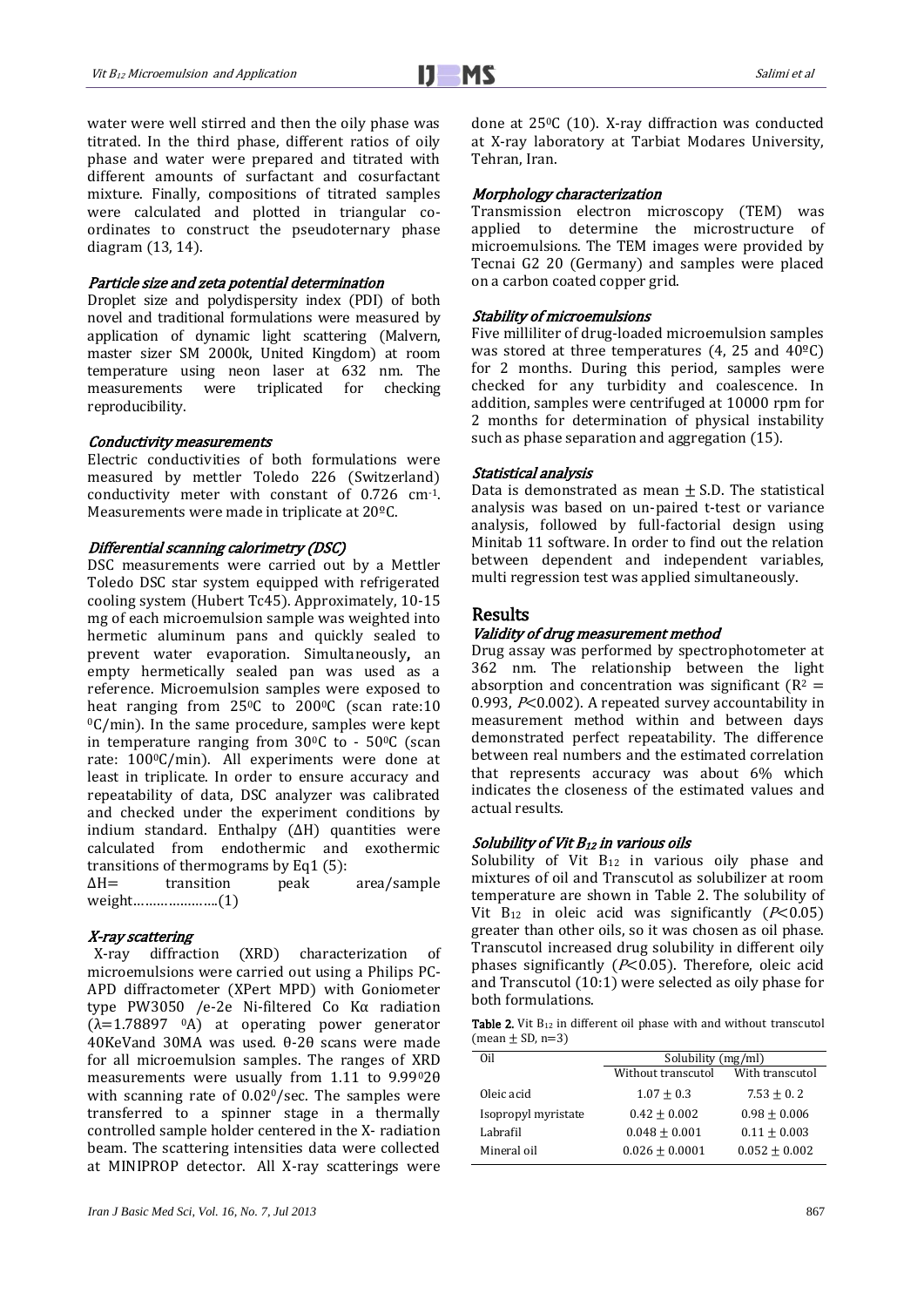#### Development of microemulsions and Phase behavior

The behavior of four-component microemulsion was demonstrated with pseudoternary phase diagrams (Figure 1) for traditional (A) and novel (B) formulations.

## Microemulsion properties

Particle size, pH, Zeta potential, conductivity and surface tension of microemulsions are shown in table 3. Particle size of traditional and novel formulations was between 49-209 and 17-210 nm, respectively, with a polydispersity index of below 0.5 for both formulations. The interfacial tension of both formulations was formed in the range of 3.9-5 mN/m.

#### DSC

Cooling microemulsion's transition temperature and enthalpy are provided in (Table 4).

#### Small-angle X-ray Scattering

In this study, Small-angle X-ray Scattering was applied to study the traditional and novel microemulsions. The results of SAXS experiments on the different microemulsion formulations are shown in Figure 2.



Figure 1. Phase diagrams of novel (A, B) and traditional(C, D) formulations with different ratios of surfactant/cosurfactant

#### **Discussion**

Comparison of phase diagrams of novel and traditional formulations demonstrated two main results; -traditional formulation with nonionic surfactant indicated more water solubility capacity than novel formulations with cationic surfactant. Higher microemulsion regions were shown with higher concentration of cosurfactant. In both formulations, oil phase was the same and cosurfactants were different. Microemulsion regions were obtained with 20-90 and 5-70% of surfactant and cosurfactant for traditional and novel formulations, respectively. Therefore, higher amounts of surfactant and cosurfactant are necessary for traditional microemulsion formation.







 $B = novel$ 

Figure 2. Small angle X-ray scattering curves for (A) traditional and (B) novel microemulsions.



Figure 3. TEM image of microemulsion no.5 with bicontinuous structure.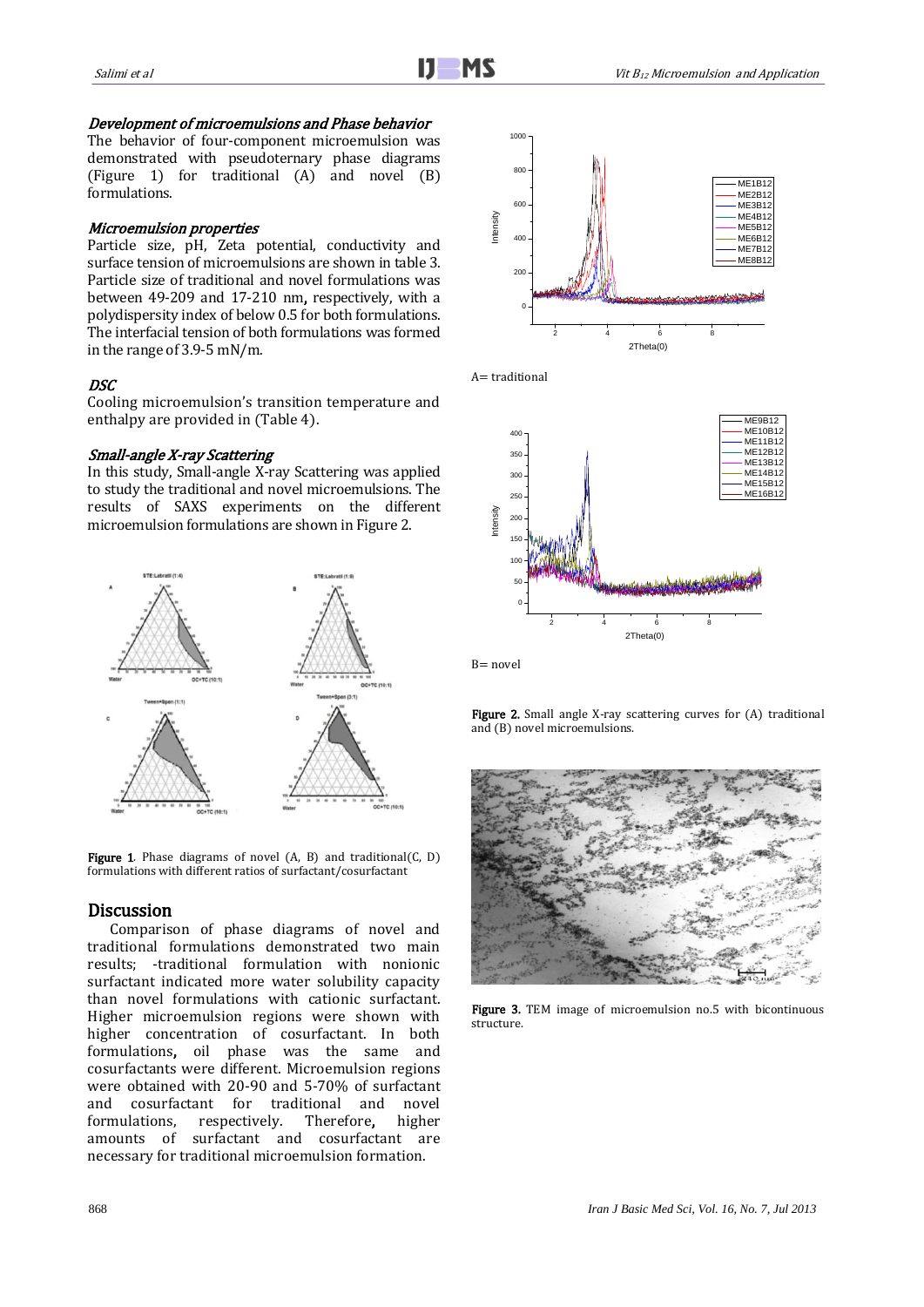Table 3. pH, particle size, zeta potential, conductivity and surface tension of selected microemulsions (mean $\pm$ SD, n=3)

| Formulation | Factorial design<br>condition | pH   | Mean of particle<br>size $\pm$ SD | Zeta potential<br>$(mv) \pm SD$ | Conductivity<br>(m.s/cm) | Surface tension<br>(mN/m) |
|-------------|-------------------------------|------|-----------------------------------|---------------------------------|--------------------------|---------------------------|
|             | $+++$                         | 4.73 | $89 + 7.29$                       | $-45.9+3.3$                     | 8.4                      | $4.2 + 7$                 |
|             | $++-$                         | 4.79 | $52 + 11.3$                       | $-54.2 \pm 6.6$                 | 7.2                      | $4.1 + 6$                 |
|             | $+ - +$                       | 6.42 | $209 \pm 14$                      | $-34.2 + 4.1$                   |                          | $4.9 + 2$                 |
|             | $+--$                         | 6.45 | $199 + 16$                        | $-35.4 + 5.2$                   | 6.9                      | $5.1 + 4$                 |
|             | $-+$                          | 6.25 | $119 + 15$                        | $-39.2 \pm 2.5$                 | 5.9                      | $4.9 + 5$                 |
|             | ---                           | 6.35 | $117 + 7.1$                       | $-34.2 + 3.5$                   | 7.9                      | $4.5 + 2$                 |
|             | $-+-$                         | 4.69 | $49 + 2.3$                        | $-53.7+4.7$                     | 8.5                      | $4.62 + 2.5$              |
| 8           | $-++$                         | 4.82 | $63 + 8.15$                       | $-51 \pm 7.3$                   | 7.4                      | $4.6 \pm 2.8$             |
| 9           | $+++$                         | 4.37 | $62 \pm 3$                        | $-42.4 + 2.6$                   | 8.1                      | $4.7 \pm 3$               |
| 10          | $++-$                         | 4.82 | $210 + 12$                        | $-43.4 + 5.6$                   | 8                        | $4.29 + 3$                |
| 11          | $+ -$                         | 5.93 | $205 + 14$                        | $-23.6 + 4.1$                   | 7.5                      | $4.8 \pm 2.5$             |
| 12          | $+ - +$                       | 5.52 | $203 + 10$                        | $-24 \pm 1.3$                   | 6.9                      | $5.0 \pm 1.5$             |
| 13          | $-+$                          | 5.57 | $36 + 2$                          | $-33.5 \pm 2.7$                 | 6.2                      | $3.9 + 3$                 |
| 14          | ---                           | 5.37 | $30 \pm 4$                        | $-29.5 \pm 1.8$                 | 9                        | $4.1 \pm 6$               |
| 15          | $-+-$                         | 4.42 | $29 \pm 3$                        | $-26 + 4.1$                     | 10                       | $4.25 + 4$                |
| 16          | $-++$                         | 4.50 | $17 + 2.5$                        | $-28.4 \pm 3.4$                 | 9.5                      | $4.8 + 4$                 |

Table 4. Transition temperature and enthalpy of microemulsions

| Formulation  | Factorial design condition | Cooling               |                 |  |
|--------------|----------------------------|-----------------------|-----------------|--|
|              |                            | $\overline{T_m}(^0c)$ | $\Delta H(J/g)$ |  |
| $ME-1$       | $++-$                      | $-12$                 | $-32.66$        |  |
|              |                            | $-27$                 | $-48.71$        |  |
| $ME-2$       | $+ - +$                    | $-11$                 | $-40.41$        |  |
|              |                            | $-36$                 | $-11.55$        |  |
| $ME-3$       | $+ -$                      | $-24$                 | $-30.43$        |  |
|              |                            | $-9.3$                | $-63.41$        |  |
| $ME-4$       | $-+$                       | $-4.5$                | $-38.14$        |  |
|              |                            | $-9.4$                | $-1.23$         |  |
|              |                            | $-24$                 | $-2.43$         |  |
| $ME-5$       | ---                        | $-4$                  | $-13.48$        |  |
|              |                            | $-9$                  | $-7.01$         |  |
| $ME-6$       | -+-                        | $-4.5$                | $-16.91$        |  |
|              |                            | $-12$                 | $-4.41$         |  |
|              |                            | $-40$                 | $-2.63$         |  |
| $ME-7$       | $-++$                      | $-4$                  | $-28.58$        |  |
|              |                            | $-31$                 | $-22.66$        |  |
| $ME-8$       | $+++$                      | $-9.8$                | $-64.69$        |  |
|              |                            | $-36$                 | $-3.79$         |  |
| $ME-9$       | $++-$                      | $-11.9$               | 8.89            |  |
|              |                            | $-35$                 | 37.88           |  |
| $ME-10$      | $+ -$                      | $-11.6$               | 7.87            |  |
|              |                            | $-24$                 | 35.77           |  |
| $ME-11$      | $+ - +$                    | $-9.8$                | 4.5             |  |
|              |                            | $-24$                 | 0.57            |  |
| <b>ME-12</b> | $-+$                       | $-4.5$                | 2.29            |  |
|              |                            | $-44.5$               | $-2.43$         |  |
| <b>ME-13</b> | ---                        | $-2$                  | 2.6             |  |
| <b>ME-14</b> | $-+-$                      | $-4$                  | 2.71            |  |
|              |                            | $-44.4$               | 20.63           |  |
| <b>ME-15</b> | $-++$                      | $-5$                  | 6.71            |  |
|              |                            | $-30$                 | 27.04           |  |
| <b>ME-16</b> | $+++$                      | $-9$                  | 7.7             |  |
|              |                            | $-31.5$               | 33.04           |  |

It seems that phase behavior depends on surfactant and cosurfactant properties. Propylene glycol and labrafil/ethanol were used as cosurfactant in traditional and novel formulsions, respectively. Higher efficacy of propylene glycol as hydrophilic cosurfactant to improve emulsification of surfactant than labrafil as hydrophilic cosurfactant was reported (16). On the other hand, labrafil with oleate backbone demonstrated lower penetration into interfacial surfactant layer than propylene glycol

with short chain and low molecular volume that provided good interfacial fluidity (17). Therefore, cosurfactant properties (such as molecular volume and HLB) influence on microemulsion phase behavior and propylene glycol with higher hydrophilicity and lower molecular volume demonstrated higher microemulsion region and water solubility. The weight ratio of surfactant/cosurfactant is a critical and important parameter affecting phase behaviors of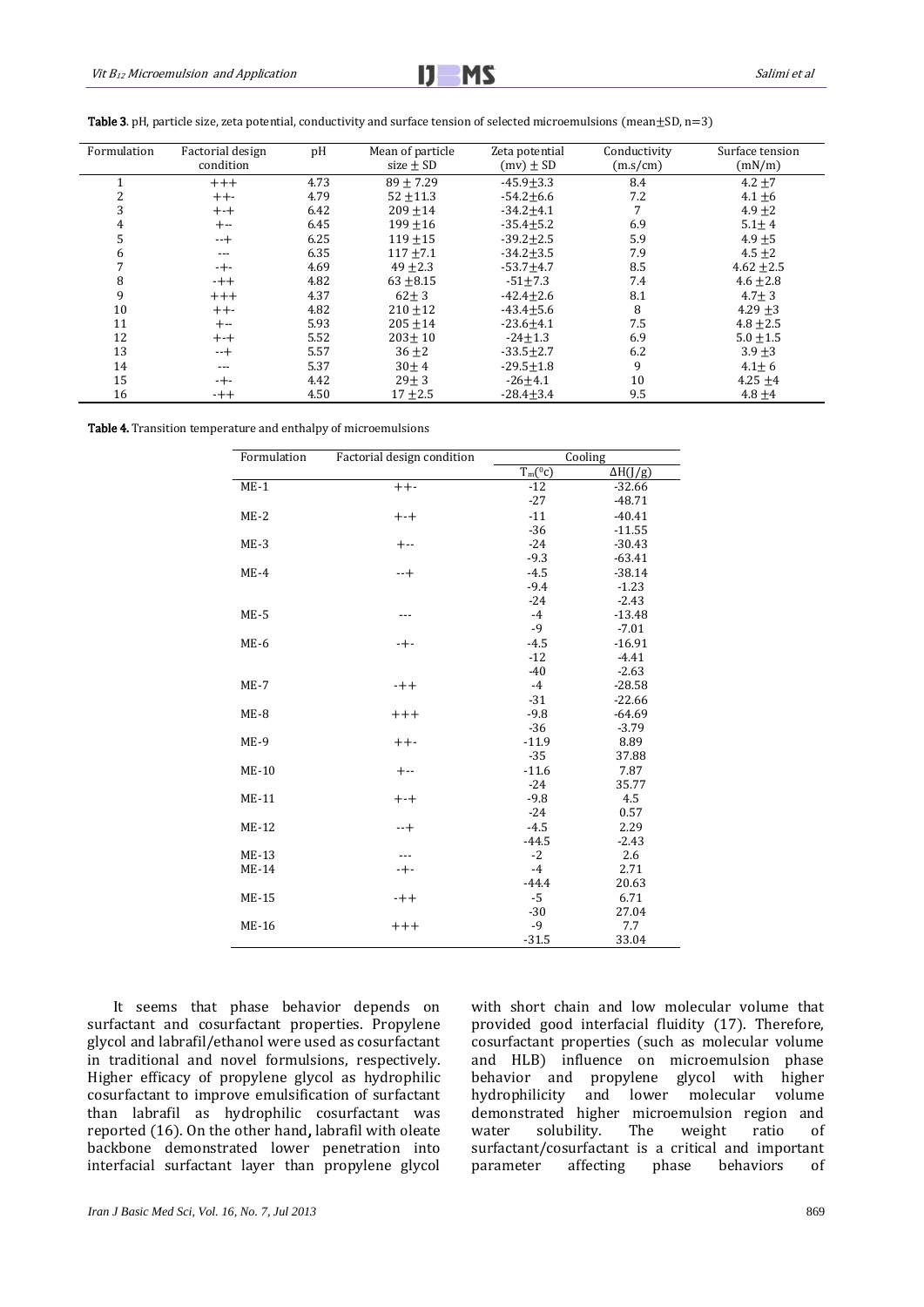microemulsion. Increase in microemulsion region with higher concentration of surfactant was reported (17). Findings in the present study indicate an increase in microemulsion region for traditional and novel formulations at higher cosurfactant concentration. At room temperature, water is a good solvent for the non-ionic surfactant and at higher temperatures the surfactant becomes soluble in oil. At room temperature, a surfactant-rich water phase with an oil-excess phase and at high temperatures, a coexistence of surfactant-rich oil phase with a water-excess phase was found (18, 19). Our results indicate that non ionic surfactant provided larger microemulsion region and soluble oil more than water. These findings suggest that cosurfactant increased the solubility of oil in room temperature non-ionic surfactant. On the other hand, decrease in cosurfactant in surfactant-cosurfactant mixtures, decreases oil solubility.

All ionic surfactants with one single hydrocarbon chain are too hydrophilic to make up microemulsions. With these ionic surfactants, microemulsion can only be formed by adding electrolytes or cosurfactants. The phase behavior of pseudoternary ionic surfactants can be described with three binary systems. At room temperature, ionic surfactants are soluble in oil phase and at high temperatures in aqueous phase (20). In the present study, ionic surfactant same as- non ionic surfactant in the mixture with cosurfactant soluble oil more than water at room temperature. Comparison between ionic and non-ionic surfactants used in this study indicates that:

- Water solubility of non-ionic surfactants were more than ionic surfactants. This behavior is dependent on cosurfactant concentration. Water solubility increased at higher concentration of cosurfactant. Higher surfactant-cosurfactant concentration is needed for microemulsion formation in non-ionic surfactant.

Novel formulations demonstrated lower mean particle size. Correlation between particle size and S/C ratio was direct and significant for both formulations  $(P<0.05)$ . It was indirect and significant for oil% ( $P=0.015$ ) in traditional and not significant for novel formulations. These results suggest that increase in the concentration of cosurfactant makes a significant decrease in the mean particle size that reflects the role of cosurfactants on producing efficient curvature and then reducing particle size that has been reported (21). It seems that the effect of oil on particle size depends on properties of surfactant and cosurfactant. In traditional formulations, the droplet size was found to increase with increasing oil percentage and it is evident that 50% w/w of oleic acid is the optimum oil concentration that can perform microemulsion with perfect particle size.

The relation between  $S/C$  ratio ( $P=0.05$ ) and oil% ( $P=0.005$ ) with surface tension was indirect and significant in traditional formulations and for novel formulations no significant relation was found.

The effect of oil% on surface tension and particle size in traditional formulation were similar. This finding suggests that increase in oil% by reducing interfacial tension and particle size induced winsor Winsor system change from o/w to w/o followed by reduction in interfacial tension and particle size. On the other hand, the effect of S/C on particle size was opposite of surface tension.

Electrical conductometry is a useful tool for evaluation of conductive behavior of microemulsion samples. Due to the conductivity properties of aqueous phase, o/w microemulsions demonstrate higher conductivity values than the w/o microemulsions (22). Comparison between conductivity of microemulsions and blank (microemulsion without Vit B 12) indicated that Vit B<sub>12</sub> did not change the conductivity that may be due to no drug dissociation in media. On the other hand, no significant difference between the conductivity of traditional and novel formulation was found. Other independent variables didn't indicate any significant correlation with conductivity.

Differential Scanning Calorimetry (DSC) was used to measure heat flow associated with transitions in materials as a function of temperature. DSC results provide useful information about the physical and chemical changes that involve endothermic or exothermic processes or changes in heat capacity (23). DSC study was used for water behavior in microemulsions and distinction between bulk (free) and bound (interfacial) water (23).

In the traditional formulations (No 1-8), DSC profiles showed 1 exothermic peak at around -9 to - 14°C which is attributed to the bounded water that is strongly bounded to the surfactant at the interface (23). The correlation between S/L ratios with enthalpy of transition occurring at -9 to -14 ( $\Delta H_b$ ) was significant in such a way that increase in the independent variables lead to significant increase in the enthalpy. Another exothermic peak appeared around -4 to -5°C in the formulations with low amount of S/L ratio, attributed to the bulk (free) water (23). It seems that at high S/L ratio all the water in the traditional microemulsions is interfacial water (bounded) because by decreasing surfactant concentration, the exothermic peak of bulk water appeared. Similar behavior was found in novel formulations, where bounded water was observed only in formulations with low S/L ratio. Therefore, in both formulations, water behavior is affected by surfactant concentration. Water solubilization capacity, enthalpy of exothermic peak of interfacial and free water of traditional formulations is more than novel ones. This means that the affinity of water to interfacial film is dependent on surfactant properties.

SAXS techniques have been used by several researchers to gain information about droplet size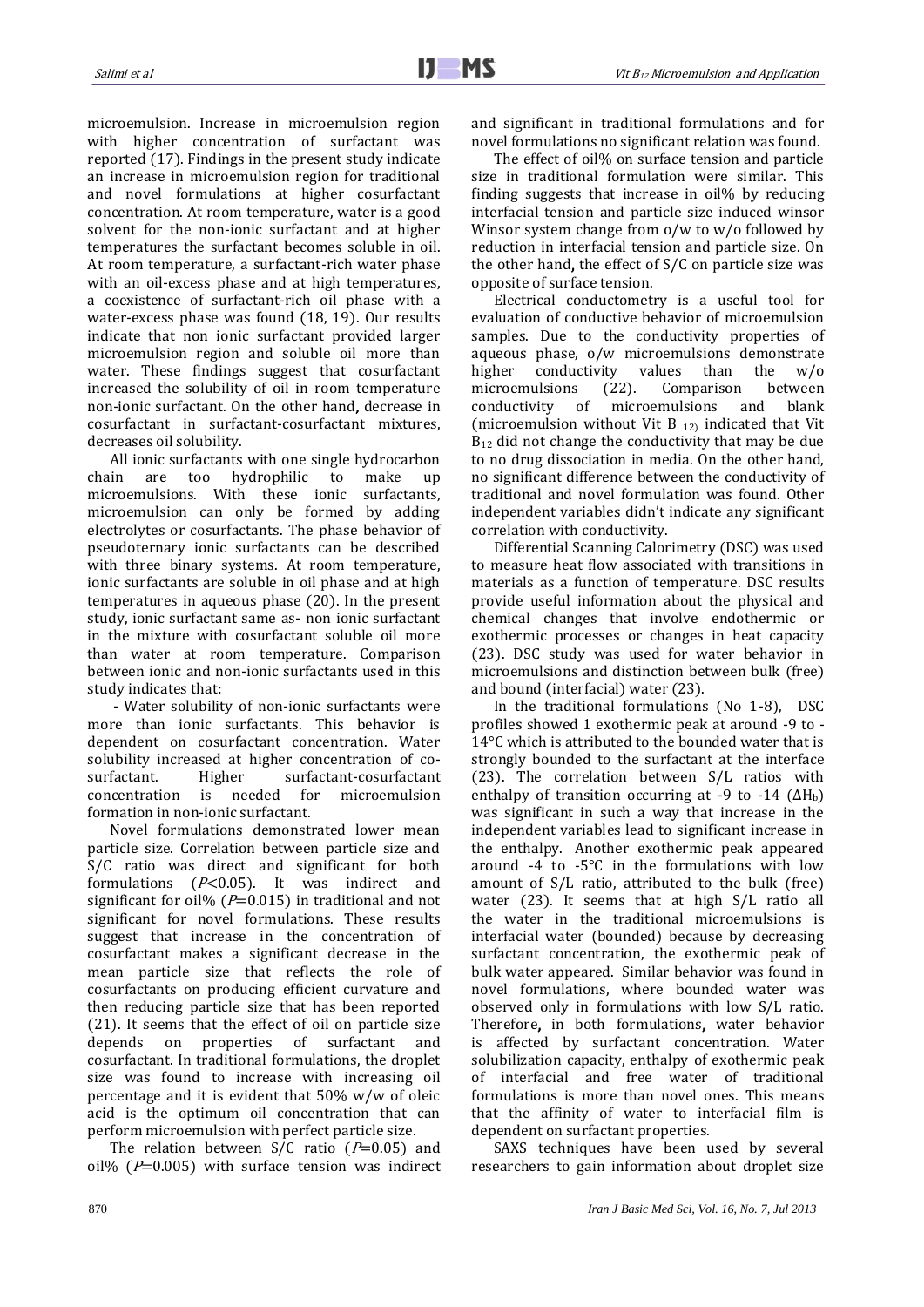and microstructure of microemulsions. The periodic spacing (d) was calculated by q  $(d=2\pi/q)$ . The effect of Vit  $B_{12}$  and independent variables on scattering<br>property and internal structure of the property and internal structure of the microemulsions were explored. For traditional formulations, bicontinuous phase was detected for formulations 3-6 which include approximately equal volumes of oil and water. Bicontinuous structure is proved by TEM micrograph (Figure 3). A very sharp scattering peak which is followed by another less pronounced one was observed in formulations 3 & 4. These two peaks are equidistant and indicate lamellar structure (2). Decrease in surfactant and cosurfactant amount in formulations 5 & 6, changed lamellar structures into cubic. This effect of surfactant concentration on microstructure of microemulsion has been reported previously (19). Reverse hexagonal structure was found in formulations 2 & 8 which present the highest oil/ surfactant ratio. It seems that high oily phase/ surfactant ratio produced high-ordered structure. This finding is in conflict with a previous study that indicated destabilizing effect of oil on hexagonal structure (24). Other traditional formulations demonstrate cubic structure and sphere micelles. The effects of  $s/c$  and Vit  $B_{12}$  on microstructure were not significant. On the other hand, surfactant concentration, water amount and oil/ surfactant ratio showed significant effects on microstructures. High scattering pattern was found with small amount of water as previously reported (10). The scattering increases with addition of water. In novel formulations, reverse micelles with cubic structure were found in formulations 9, 10, 11, 13, 14 and 15. Bicontinuous microemulsions with lamellar structures were demonstrated in formulation 12 and w/o microemulsion with hexagonal structure in formulation 16 which has the highest amount of oil/ surfactant ratio. Comparison between microstructure of traditional and novel formulations indicates that lamellar structure was formed in traditional formulation with non-ionic surfactant more than novel formulation with ionic surfactant. The main structure in novel formulations is cubic, while for traditional formulations a wide range of structures such as lamellar, cubic and hexagonal were found. Vit B12 changed microstructures from cubic into hexagonal in formulations 11, 13 and 14. It seems that repulsion between ionic head groups in novel formulations limited the number of microstructures. Alcohol that was used as cosurfactant in traditional formulation formed complexes with stearylamine molecules via an interaction between the hydroxyl groups of the alcohol and the ionic head groups of surfactant. Perez-Cases et al (25) reported the interaction of ethanol and methanol at low concentration of surfactant only with water while at high surfactant concentration they formed complexes with surfactant. It seems that in the present study the concentration of surfactant was high enough to form complexes between ethanol and surfactant. Less water uptake by novel formulations may be explained by the repulsive effect of alcohol on positive head groups of stearylamine that makes surfactant molecules pack more closely and reduces water uptake. Low water solubilization capacity is common property of microemulsions that can affect drug release and permeability through skin. Based on Vit  $B_{12}$  properties, specially intermediate oil and water solubility, better drug partitioning into the skin may be obtained by traditional formulations with a wide range of structures and high amount of free and bounded water.

#### Conclusion

Our results clearly show more water solubility capacity for traditional formulations in comparison with novel microemulsions. Alcohol in novel formulations reduced water uptake because of interaction with stearylamine. Lower particle size was obtained with Ionic surfactant and alcohol as cosurfactant in novel formulations that produced packs closely surfactant film with usually cubic structure. Non ionic surfactant and propylene glycol made different microstructures with larger particle size that indicates loose surfactant packing film. Propylene glycol in comparison with labrafil, provided better interfacial fluidity and showed better penetration into interfacial surfactant layer and therefore higher microemulsion region and water solubility. Both kinds of microemulsion showed low conductivity that indicated w/o microemulsion. The presence of ionic surfactant in novel and higher amount of water in traditional formulations make no difference in conductivity behaviour. The location of water depends on the surfactant concentration. At low amounts of surfactant, free and bounded water was found, while at high amounts of surfactant, water was mostly located in the interfacial film. Lower enthalpy of bounded water of novel formulations as compared to traditional formulations was another evidence for low water solubilization capacity in novel formulations. SAXS and TEM indicated w/o and bicontinuous microemulsions with different microstructures in both formulations. The results showed that amount of water, surfactant concentration, oil/surfactant ratio and physicochemical properties of co-surfactants influenced microstructures of microemulsion. In conclusion, both microemulsions provided good solubility of Vit  $B_{12}$  with a wide range of internal structures.

#### Acknowledgment

This paper is based on the thesis of PhD candidate in Pharmaceutics, A. Salimi. Financial support was provided by Ahvaz Jundishapur University of Medical Sciences, Ahvaz, Iran.